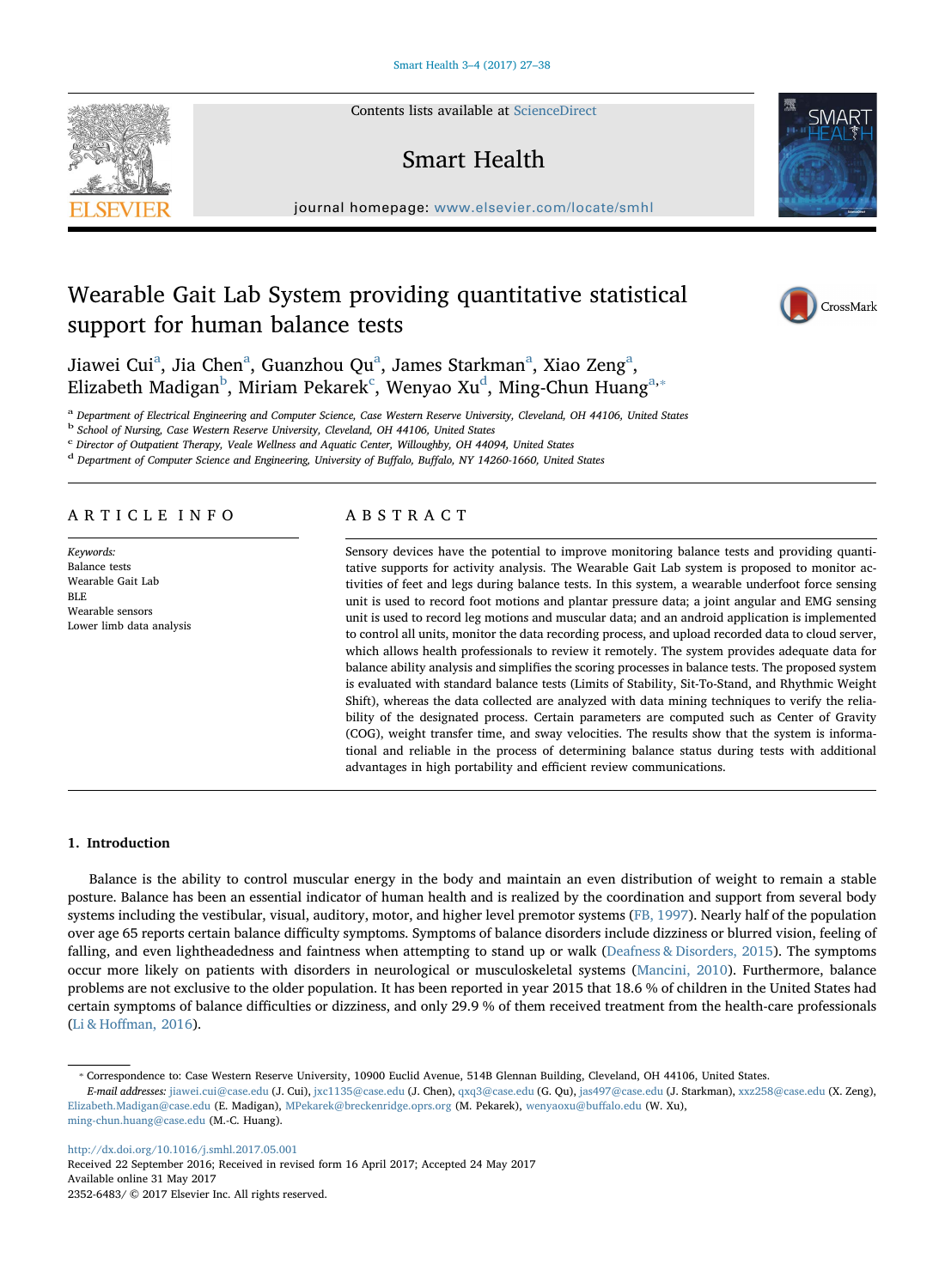To evaluate the patients' balance systems, researchers and clinicians utilize different functional test measures to assist the patients to identify the sources of balance problems. The lab-based tests normally require the presence of patients in a clinic setting to perform balance tests under the supervision of the clinicians. After the tests, a score of the patient's performance is calculated based on certain institution-developed standards, such as Motor Assessment Scale, Berg Balance Scale ([AAHF,](#page-11-4)), and Rivermead Mobility Index ([Tyson,](#page-11-5) [2004\)](#page-11-5). Due to the requirement of clinicians' supervision, most of the tests use qualitative standards to evaluate balance systems for the patients and generate an overall score based on the clinicians' opinion on how well the test subjects complete the tests. For instance, the Berg Balance Scale has 14-item scale designed to measure a patient's balance ability in a lab setting. Each scale has five levels of performance resulting a score ranging from 0–4, and the scores from all the fourteen tests add up to a total score of 56. One example contained in Berg Balance Scale is asking the subject to pick up an object from the floor from a standing position. A 4 is scored when the patient is able to pick up the object safely and easily; a 3 is recorded when the patient can pick up the object but needs supervision; and a 2 is recorded when the person is unable to pick the object up but reaches 2–5 cm from the object and able to keep balance independently. However, it is relatively hard and non-objective for the clinicians to judge the extent of difficulties for the subject to pick the object up. Since those classic balance tests use partially qualitative, semi-subjective standards based on clinicians' personal judgments upon the patients' performances, there may be inaccuracies. In addition, these tests confined in traditional gait lab environment may lead to environmental bias concerns and cannot reflect patients natural behaviors in their usual environment ([Lewejohann & Reinhard, 2015](#page-11-6)).

Wearable sensory accessories and hardware designs have the potential to extend impact of wearable devices in heath field, especially applying sensory techniques to quantize human health indicators to better understand body structure and movements. To solve the problems existing in the classical balance tests, especially in poor accessibility, the team implements a solution that the Wearable Gait Lab system will support data recording and upload for human body balance tests at any place that is convenient for the users. The system will only require the user to wear a Myo sensory limb band on each leg and place a smart insole under each foot, while connected to an Android device with Bluetooth Low Energy (BLE). An Android application has been implemented to for the users to control the data collection process. The limb bands on legs will provide electromyography data of the leg muscles and motion data of the leg motions, and the smart insoles will provide feet motion data and plantar pressure data. The users are able to view the plots the collected data in real time and upload them to the cloud server with the Android app. Once the data are uploaded to cloud server, the researchers or the clinicians can review them remotely with a PC user interface the team has built and furthermore provide medical suggestions based on the results reflected in the data. The system eliminates the negative effects caused by semi-subjective standards and environmental bias by providing relatively objective, quantitative data and providing the users with options to perform balance tests at their preferable places.

The remainder of this paper is structured as follows. [Section 2](#page-1-0) introduces the background of balance disorders including causes and typical disorder types. [Section 3](#page-2-0) summarizes related works in the area of balance tests and sensory applications in those tests. In [Section 4](#page-3-0), the Wearable Gait Lab will be explained, including the hardware of sensory equipments, software implemented, applications of the system, and applied algorithms. In [Section 5,](#page-6-0) the system is evaluated with chosen balance tests, and demonstrations are shown for experiment procedures and data analysis.

## <span id="page-1-0"></span>2. Balance disorders

The causes of balance disorders include many factors including inner organ dysfunctions due to age, injuries caused by outer forces, and postures the person has. Sometimes the system goes into disorder with no obvious reasons ([Deafness & Disorders, 2015](#page-11-1)). Inner ear or brain conditions caused by medications, ear infections, or a head injury could impact on a person's balance system. Any situations that lead to a person's dizziness would be causes as well, such as alcohol, low blood pressure, and even head spinning. In addition, a person's visual system provides significant aids for a person to keep balance under various conditions. Until today, many balance disorder reasons are not known to researchers, and some balance problems start with no obvious causes. Additionally, the risk of getting balance problems increases as a person gets older in age.

Judgements from the brain to keep one balanced are made by a series of signals from the vestibular system. As shown in [Fig. 1,](#page-2-1) the vestibular system starts at labyrinth in the inner ear. With structures known as semicircular canals containing fluid-filled ducts, the labyrinth is able to tell rotations of the head. A structure called cupula is in each canal, and when the head is rotated to a direction, the fluid in the canal ducts will flow under effect of gravity. The fluid motions will cause the cupula to flex and further make the stereocilia to bend. The nerve signals triggered by the stereocilia bending send information to the brain indicating the turning direction of the head. The utricle and saccule lying between the semicircular canals and the cochlea offer information in the position of the head with respect to the body and report position changes. Once a person moves, the semicircular canals, utricle, and saccule will coordinate with each other and identify the movements. Once the brain receives the signals, it will make corresponding judgements along with the visual and musculoskeletal system to assist the body remaining balance. Any dysfunctions or disorders occurring in the process will cause balance problems.

Balance disorders are mostly classified by their internal organic causes in current medical system. Some of the common ones are Benign paroxysmal positional vertigo (BPPV) or positional vertigo, labyrinthitis, and vestibular neuronitis. The BPPV is normally related to human movement such as spinning the head too fast or intense movements. Those movement would cause the cupula not flex properly and thus send wrong information to the brain. While the information from different organs gets mismatched in the brain, the brain is not able to send correct orders and thus cause balance problems. BPPV could result from an injury caused by outer force or solely regular intense activities, which are mostly mechanical triggering factors. Different from BPPV, labyrinthitis is caused by infection of the inner ear, and sometimes it is associated with infections from other systems as well, such as the respiratory system.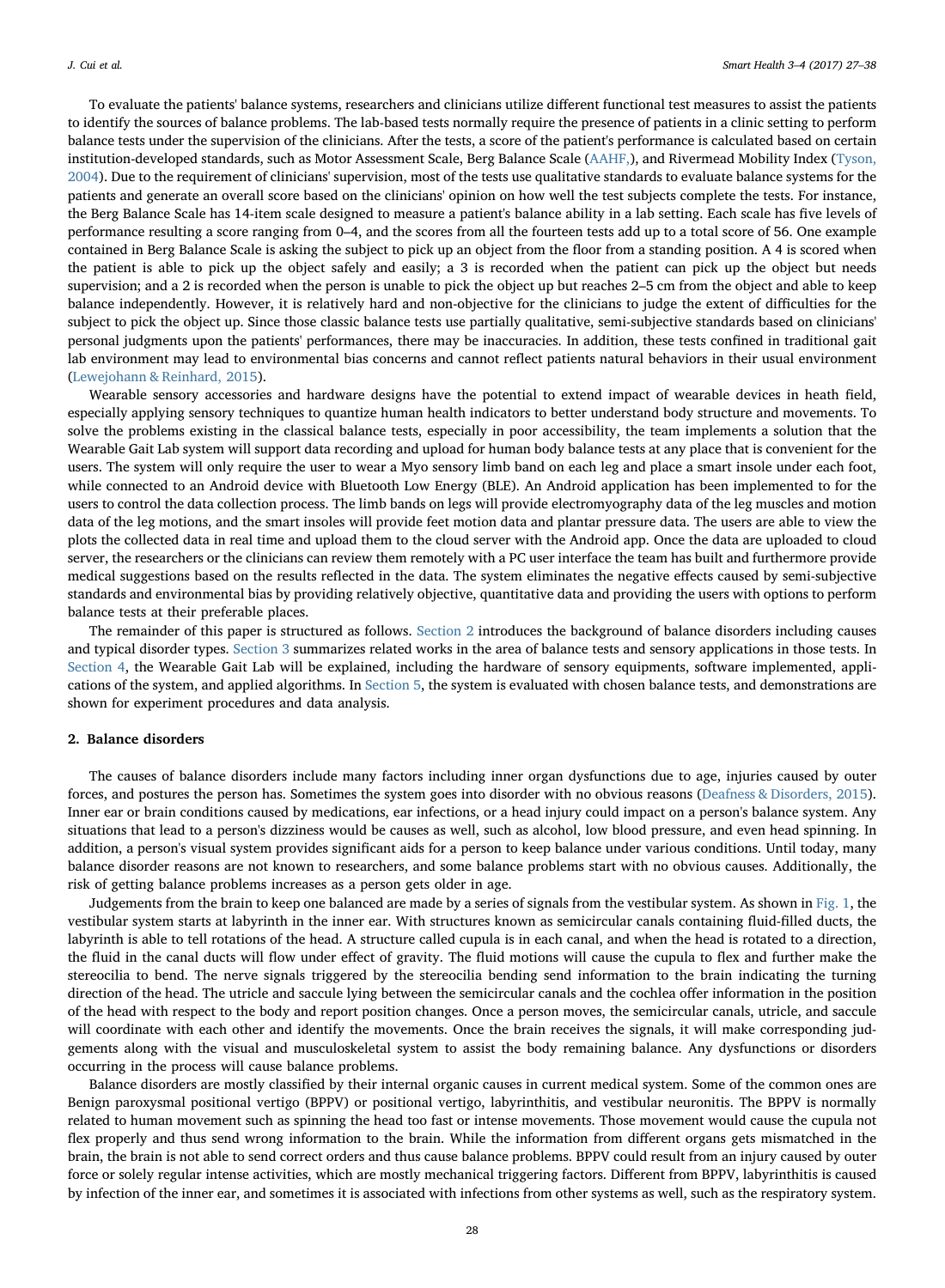<span id="page-2-1"></span>

Fig. 1. Structures of the balance system inside the inner ear [Deafness and Disorders, 2015](#page-11-1).

Similarly, vestibular neuronitis is the effect of inflammation in vestibular nerve and often reacts to an infection due to virus.

#### <span id="page-2-0"></span>3. Related work

## 3.1. Qualitative balance test

The classic balance tests operated by labs and clinics are mostly based on semi-subjective standards, whereas clinicians are responsible for reporting the quality of a test object's balance status during test activities with scores. Those methods that clinicians implement include Berg Balance Scale and the Mini-BESTest, normally requiring the clinicians to evaluate the test objects' balance ability by their personal preferences and judgments on a number scale ([Ross & Purtill, 2016\)](#page-11-7). Due to balance test differences among clinicians, progress in new technologies has given rise to sensory hardware that are able to evaluate balance test parameters at a more objective scale. The technological devices being developed could be classified as non-wearable sensors and wearable sensors ([Herran & Alvaro, 2014](#page-11-8)). Non-wearable sensors commonly require the use of controlled research facilities where the sensors are located in the test station statically such as image processing sensors and floor sensors. Compared to non-wearable sensors, the wearable sensors are more diverse and required to be located on parts of the body, such as feet, knees, and thighs; those sensors include IMU sensors, extensometers, goniometers, active markers, electromyography, etc.

### 3.2. Quantitative balance test

Currently the non-wearable measuring system such as Vicon and GAITRite are widely used in human movement measurements including balance tests. However, the devices are highly expensive and lack mobility. Another option used by the researchers is visual technology devices such as Microsoft Kinect. Researchers choose to use the system in order to acquire human body movement data at a macro-graphic, visual level. To prove its validity, Ross A. Clark made comparisons on the estimated anatomical landmarks obtained by Microsoft Kinect and 3D motion analysis system ([Clark & Pua, 2012](#page-11-9)). The analysis illustrates that Microsoft Kinect can offer reliable data with lower cost and easier setup process compared to the aforementioned balance systems by providing real-time anatomical landmark position data in three dimensions. On the other hand, the research also shows that the proportional biases and inability of assessing joint rotations. By the research of Phillip A. Gribble, the ankle movements to different directions performs an important part in the balance test [\(Gribble & Hertel, 2004](#page-11-10)). As a result, measurements on joints are essential in balance test data recording process.

To further record joint information during balance tests, many research reports show the wearable sensors' capability of measuring 3-D data to assist in balance tests. Lugade V proved the validity of tri-axial accelerometer in movement detection by identifying postural orientation and movement from accelerometer data against movement video recordings in his experiments ([Lugade,](#page-11-11)), and Barth et al. validated a system using gyroscopes and accelerometers in order to measure the gait functions ([Barth & Michael, 2012\)](#page-11-12). In addition, Moore ST. et al. explored the use of wearable sensors on ankle to monitor gait activities [\(Moore ST1 & MacDougall,\)](#page-11-13). However, only accelerometer and gyroscope data would not provide sufficient information for a reliable balance test system. In Saunders' paper, he mentions that the body sway, another important indicator of balance status and a drawback of the measurement with accelerometers, is difficult to be measured only with accelerometers. In order to accurately predict balance patterns with body sway data, the approximate center of mass (COM) of the subject needs to be computed; however, one may not find the COM position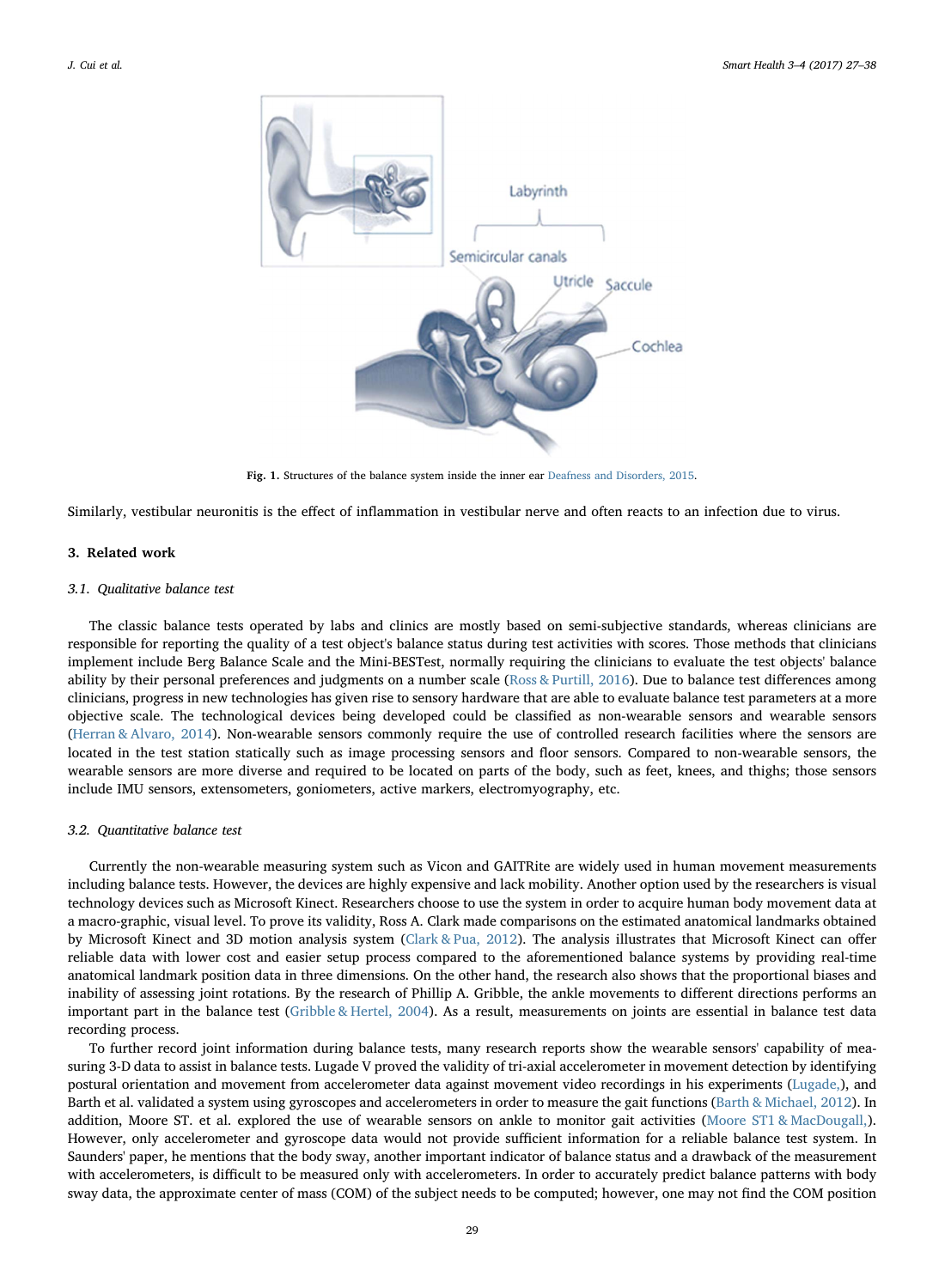accurately when performing different actions. Many investigators estimate the change of COM in position over time by measuring changes in the center of applied pressure (COP) on a force plate [\(Saunders, 2015](#page-11-14)). Although the estimation has validity only when the subject body behaves as a rigid structure rotating only about the ankle in the sagittal and frontal planes ([SS & Robin, 1996\)](#page-11-15), one may use accelerometer, gyroscope and magnetometer sensors to recognize the direction of the ankle and calculate COM in real time. Due to unreliability of determining COM changes solely with changes in COP in order to calculate body sway, the team uses leg orientation data to indicate the sway in legs, which improves the reliability of evaluating the effects on balance states caused by body sway.

## 3.3. Summary

Nevertheless, the quantitative balance test systems, which mostly concentrate on acquiring macro quantitative data, lack the mobility and portability that are essential to accurate ubiquitous daily balance tests. In addition, quantitative data solely based on macro body statistics such as COM and weight distribution will not fully represent one's balance status. Therefore, electromyography data are introduced to fill the blank to reflect balance statuses at certain parts in human bodies such as lower limbs.

In this paper, the team proposes the Wearable Gait Lab system to perform balance tests and realize data analysis, which utilizes accelerometer sensors, gyroscope sensors, magnetometer sensors, pressure sensors, and electromyography sensors on the human's lower limbs to analyze essential information for balance status and look for unstable patterns. Electromyography sensors are widely used in medical field to assess muscle health and nerve cell information by measuring the strength and speed of nerve signals with electrodes taped to skin surfaces (Staff[, 2013](#page-11-16)). Leg electromyography data are essential in the process of analyzing muscle activities ([Nashner, 1977\)](#page-11-17), and studies have shown that related muscles in the legs are activated during stance. In order to improve the portability and ease of use of the system, wireless and Bluetooth connection is the only communication method among devices in the process of data collection and analysis. With the system, the patients will not need to take balance exams in clinics periodically, and the health care professionals do not need to spend time monitoring the balance test process, while relatively objective data are still recorded for analysis.

## <span id="page-3-0"></span>4. System and methods

In this section, the hardware choices and software implementations of the Wearable Gait Lab are discussed. The section consists of five parts: Wearable Underfoot Force Sensing Unit, Joint Angular and EMG Sensing Unit, Wearable Gait Lab Android Application, JavaFX PC User Interface, and Dynamic Time Warping Algorithm. A system implementation flow chart is shown in [Fig. 2.](#page-3-1)

The complete set of hardware in the system includes the Wearable Underfoot Force Sensing Unit recording feet IMU and pressure data and the Joint Angular and EMG Sensing Unit recording leg EMG and IMU data. Once the test subject wears the system, the two units are connected to an Android device with Bluetooth Low Energy. An Android application is developed by the team to control the data recording process including system data collection initialization and termination, plotting collected data in real time, and uploading the data to the cloud server when the data collection process is completed. Once the data files are uploaded to the cloud server, the researchers or the clinicians are able to view and analyze the data through the PC user interface. The PC user interface includes a 2D plantar pressure map and four line charts to display CSV data files stored on cloud server or local disk. Then the clinicians can provide professional suggestions for the patients after data analysis.

#### 4.1. Wearable underfoot force sensing unit

The key component of the system hardware is the Bluetooth Low Energy controlled Wearable Underfoot Force Sensing Unit, as shown in [Fig. 3.](#page-4-0) Each smart insole in the unit contains a textile pressure array, an inertial motion sensor, a micro control unit (MCU)

<span id="page-3-1"></span>

Fig. 2. System implementation flowchart.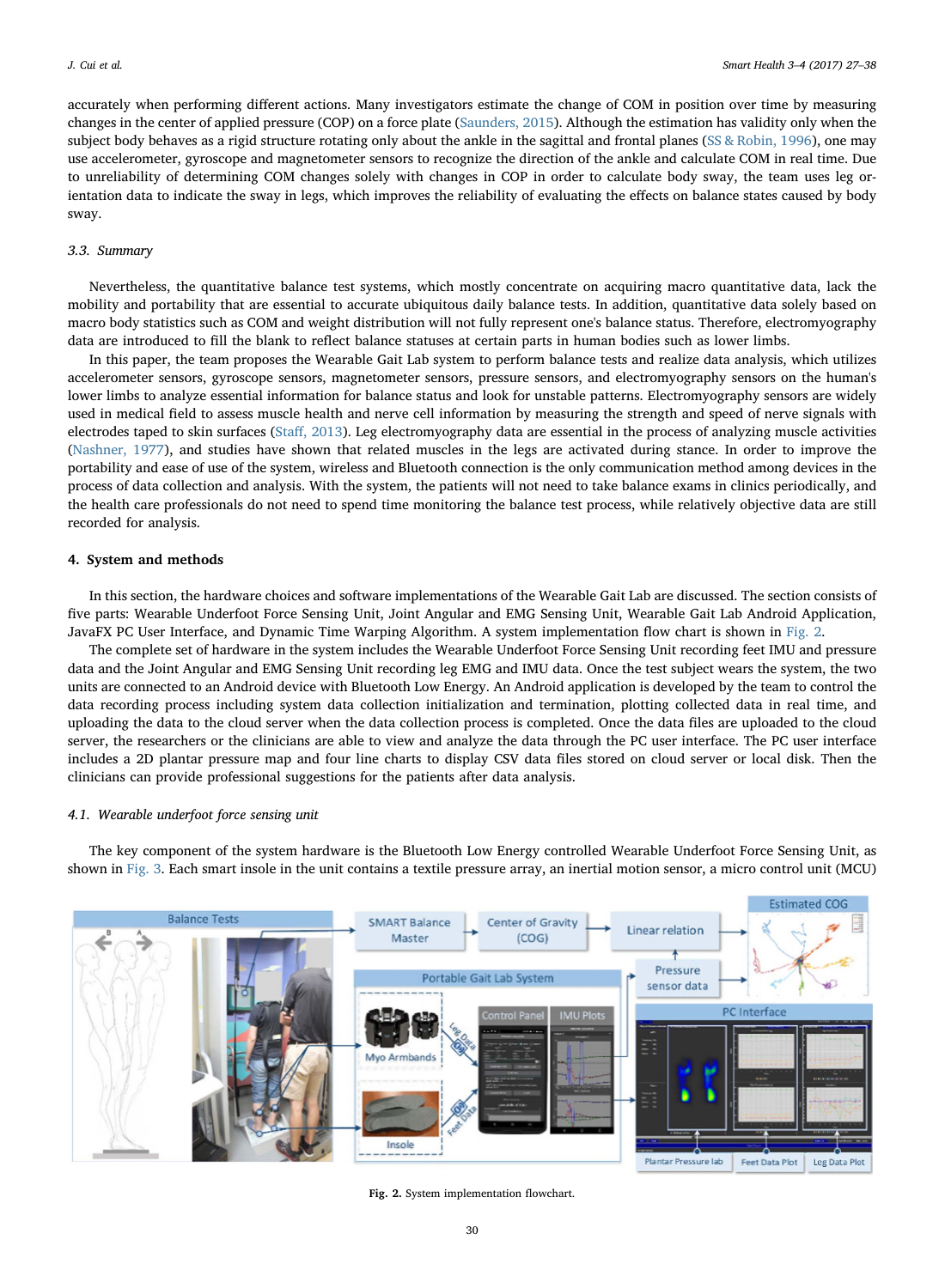<span id="page-4-0"></span>

Fig. 3. Left: Wearable underfoot force sensing unit Right: Joint angular and EMG sensing unit.

with Bluetooth Low Energy module, and a battery module. The textile pressure array records data from forty-eight pressure sensors used to obtain a high resolution plantar pressure map. The 9-axis inertial motion sensor records accelerometer, gyroscope, and magnetometer data, whereas the accelerometer and the gyroscope measure the movement of the insole, and the magnetometer provides aids for data calibration. X, Y, Z axis of all three parameters are sampled during the data collection process. The MCU with Bluetooth Low Energy module realizes the system utilization and provides a wireless channel to connect the insole to a smart electronic device. The battery module contains a battery and a micro USB battery connector, allowing the user to recharge the battery when the insole is out of power. In the system, the Wearable Underfoot Force Sensing Unit is placed under feet and functioned to record the plantar pressure data and feet movement data during the balance tests.

## 4.2. Joint angular and EMG sensing unit

Another component of the system hardware is the Joint Angular and EMG Sensing Unit, as shown in Figure ??, containing a pair of Myo limb bands. Manufactured by the Thalmic Labs, the Myo limb bands are designed to record EMG data while reading the electrical activities of human arm muscles and sending control orders to devices based on motion and gesture information. The team utilizes the Joint Angular and EMG Sensing Unit in the Wearable Gait Lab system due to its functionality of recording IMU and EMG data, and it can be used to better record lower limb activities when worn on legs during the balance tests. X, Y, Z axis of accelerometer and gyroscope data and eight EMG data are recorded at each timestamp in the process. Studies have shown that distal (leg and thigh) muscle activities are important indicators of balance adjustment behaviors [\(Tang, 1997](#page-11-18)). The leg EMG data would fill in the gap in current sensory balance tests so that the test results would be more reliable with additional muscle activity indicators. The leg IMU and EMG data are recorded concurrently with the data from the Wearable Underfoot Force Sensing Unit in a balance test for future data analysis.

## 4.2.1. Myo dual data collector on PC

Since the official Myo SDK for Windows does not provide the option to record both IMU and EMG data from both Myo limb bands in the Joint Angular and EMG Sensing Unit simultaneously, the team has implemented a solution to fulfill data recording purposes in the system so that a CSV data file would be generated for each Myo to record sensory data in the order of timestamp, gyroscope data, accelerometer data, orientation data, and EMG data. Since EMG data are generated with a higher frequency than IMU data, empty IMU data lines are filled with existing IMU data from the previous timestamp to make the generated data a complete matrix for ease of data analysis. The Myo Dual Data Collector program is used in the data collection process only as a supplement to the Android application and is the second choice for Myo data recording due to portability.

## 4.3. Wearable Gait Lab android application

The Wearable Gait Lab Android application is implemented for the purposes of displaying and recording the sensor data from the left, right, or both of the lower limbs by bridging the data to xPC host-target system through BLE. As shown in [Fig. 4,](#page-5-0) the Android application uses a single pane structure whereas all functionalities are found by simple scrolling actions. The data types that would be recorded are feet accelerometer, feet gyroscope, feet magnetometer, feet pressure, leg accelerometer, leg gyroscope, leg orientation, and leg electromyography accordingly. The top of the application interface locates the control panel, containing the device information including timestamp, RSSI, connectivity and battery. In the control panel, the user initializes data collection process and uploads recorded data to the cloud server. Currently the team has acquired and managed a secured cloud storage space from Case School of Engineering Information Technology Department with a feasible capacity. Under the control panel, the interface contains line charts to plot IMU (accelerometer, gyroscope, and magnetometer) and electromyography data in real time, and a plantar pressure map to visualize pressure map under each foot.

## 4.4. JavaFX PC user interface

The JavaFX program is a user interface on PC for ease of display and analysis of the data collected from Wearable Gait Lab system.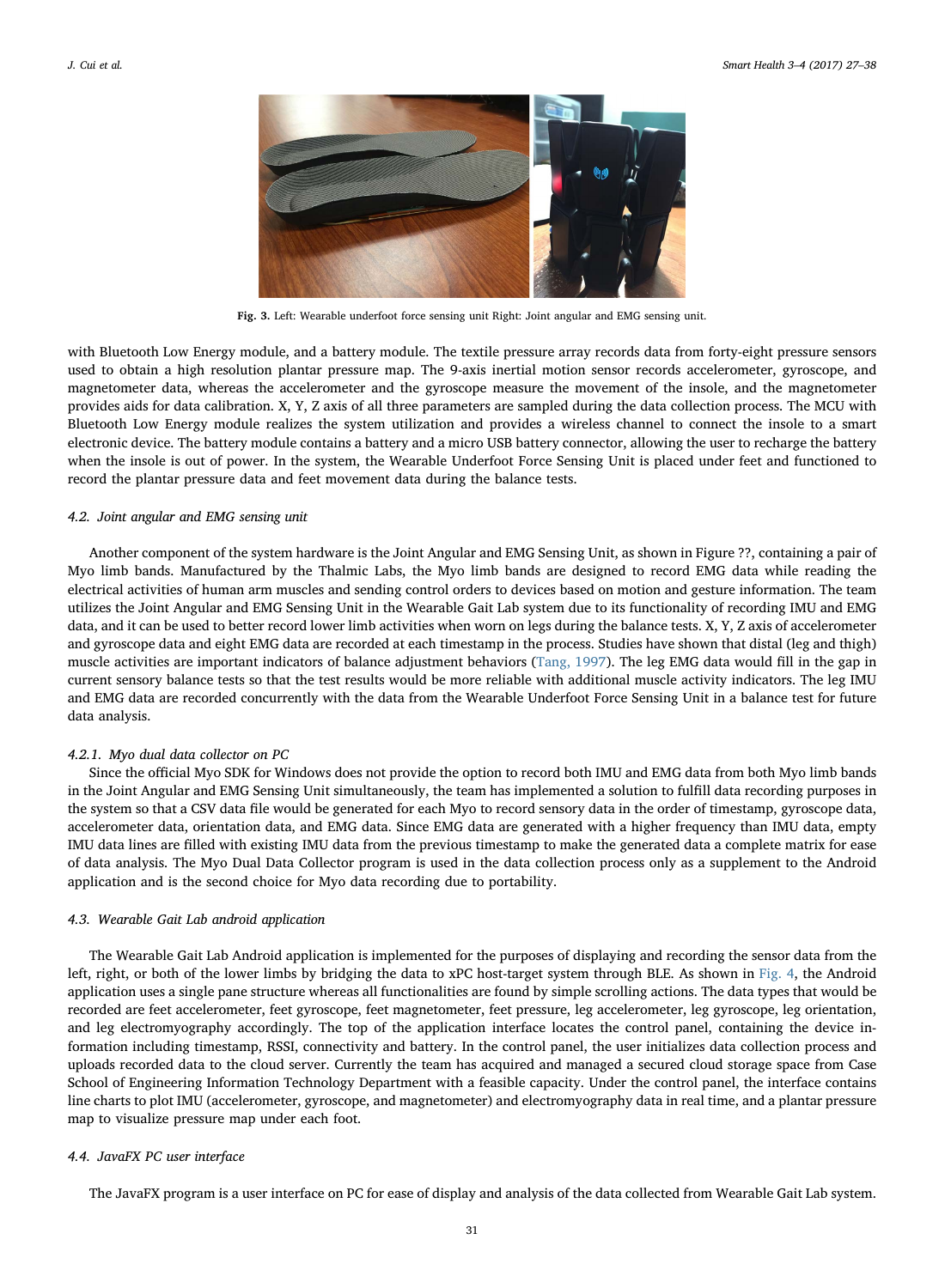<span id="page-5-0"></span>

Fig. 4. Wearable Gait Lab android application control panel and plotting interface.

The software is designed for the researchers or the clinicians to read CSV data generated from Wearable Gait Lab Android application and display sensor information the same as the Android application. Correspondingly, the software is optimized to share similar interface style and include charts and graphs in a similar structure of sections for operation affinities while switching between the PC software and the Android application. In the Wearable Gait Lab system, both of the Wearable Gait Lab units are calibrated and the smartphone with the Android application is able to receive the corresponding real-time movement and pressure sensor data and process the data into CSV files. The user interface of the PC software is built with JavaFX, whereas the control functions are contained in controller functions written in Java, and the interface is written in FXML and optimized with CSS, as shown in [Fig. 5.](#page-6-1)

The JavaFX PC user interface reads in CSV data exported from the Android user application from the cloud server or the local disk, whereas between every timestamp, the CSV data contain information of foot side, the timestamp, nine IMU sensor data including three each from accelerometer, gyroscope, and magnetometer, and forty-eight pressure sensor data on the Wearable Gait Lab. Similar to the Android application, the PC user interface can be chosen to display underfoot force sensing data information from the left insole, the right insole, both of them, or neither of them. The PC user interface displays the data in four line charts and one 2D plantar pressure map. The interface would read in the file and display the data in a chronological order in a continuous video form, meaning that it displays the data in the first line of the data as the user imports the file and data in the following lines correspondingly until the last line. Clinicians are also able to adjust the speed of playing, pause the data display process, and manually choose display time, and save screenshots for future record.

#### 4.5. Dynamic time warping algorithm

The Wearable Gait Lab system might collect data at a slightly different frequency. In order to find a more accurate time series, the Dynamic Time Warping algorithm (DTW) is implemented to map right and left Wearable Gait Lab's data ([Keogh & Ratanamahatana,](#page-11-19) [2005\)](#page-11-19). Known as a delicate technique to perform an optimal alignment and discern for connections between two time-dependent sequences of different lengths, the Dynamic Time Warping technique is able to support building traceable patterns between right and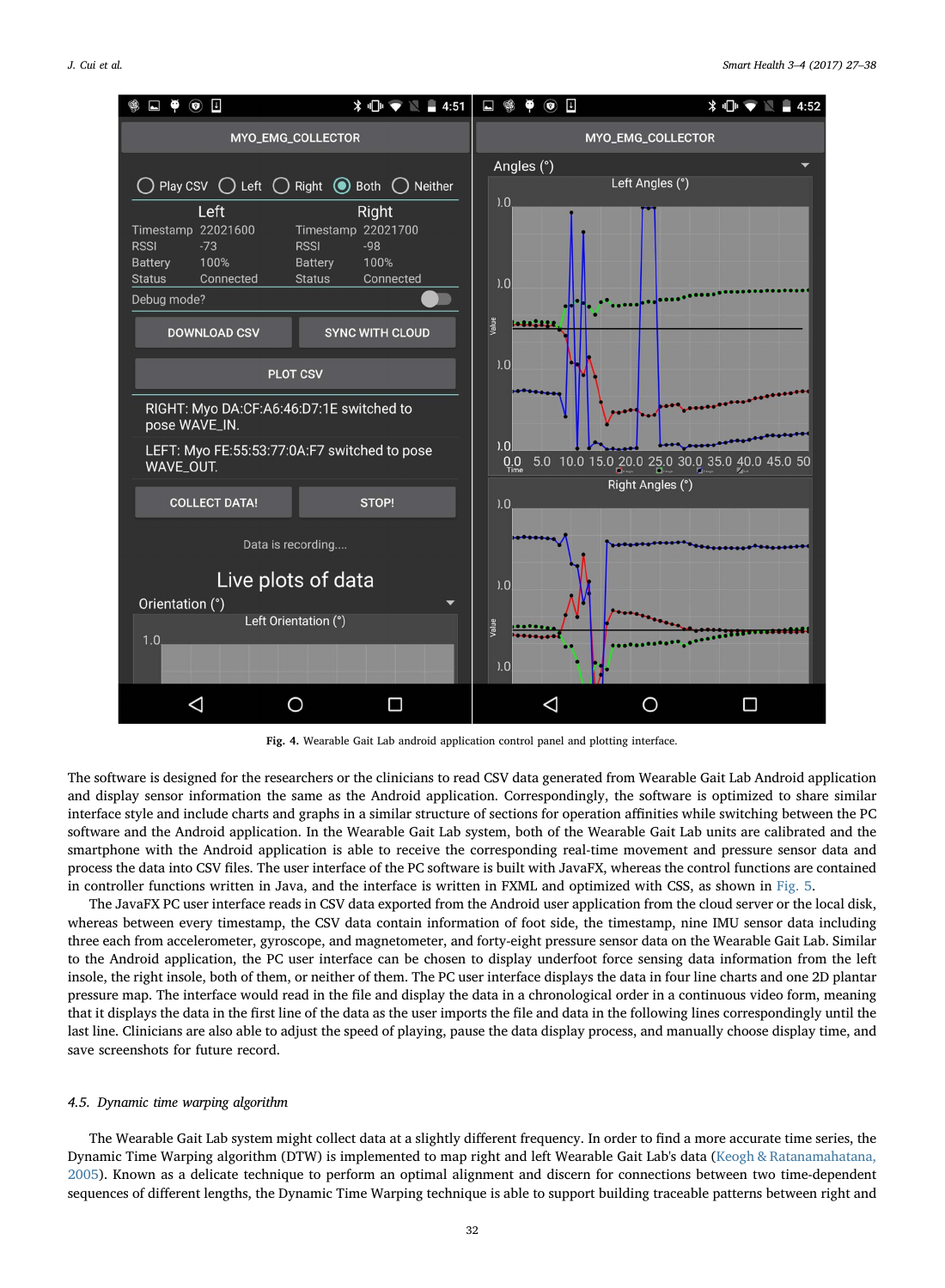<span id="page-6-1"></span>

Fig. 5. JavaFX PC user interface for data review.

left insole's sensor data, even if their timestamps do not match [\(Müller, 2007\)](#page-11-20). In addition, the DTW algorithm is used to synchronize data between the Wearable Underfoot Force Sensing Unit and the Joint Angular and EMG Sensing Unit to realize data fusion, so that the timestamps between different sensors would match accordingly.

During the computing process, a warping path is defined to be the alignment between the two sequences by assigning elements in one sequence to the elements in the other. The warping path is constructed by the following equations of  $W_k$ ,

$$
W_k = (i, j) \tag{1}
$$

and

$$
W_{k+1} = (i', j'), i \le i' \le i + 1, j \le j' \le j + 1
$$
\n<sup>(2)</sup>

where *i* and *j* are timestamps found in left and right Wearable Gait Lab data. The distance of the warping path can be calculated by

$$
Dist(W) = \sum_{k=1}^{k=K} [Dist(w_{ki}, w_{kj})]
$$
\n(3)

where *Dist*(*W*) is the distance of the wrapping path *W*, and *Dist*( $w_{ki}$ ,  $w_{ki}$ ) is the kth element's distance between two data timestamps of the warping paths.

# <span id="page-6-0"></span>5. Experiment and calculation

To evaluate the reliability of proposed system, existing balance systems on market including NeuroCom SMART Balance Master system is used as references. Four standard balance tests using Balance Master Systems are applied: 1) Limits of Stability (LOS); 2) Sit-To-Stand (STS); and 3) Rhythmic Weight Shift (RWS). These three tests are semi-static balance tests, which means among all gesture the subject is asked to do, the monitored feet/foot is not leaving the ground. The following [Table 1](#page-6-2) lists all parameters calculated in

<span id="page-6-2"></span>Table 1 Summary of experiments and calculated parameters.

| Exp 1 LOS | COG       | Sway Velocity |                 |
|-----------|-----------|---------------|-----------------|
| Exp 2 STS | Wt Time   | Sway Velocity | L/R Wt Symmetry |
| Exp 3 RWS | On-Axis V |               |                 |
|           |           |               |                 |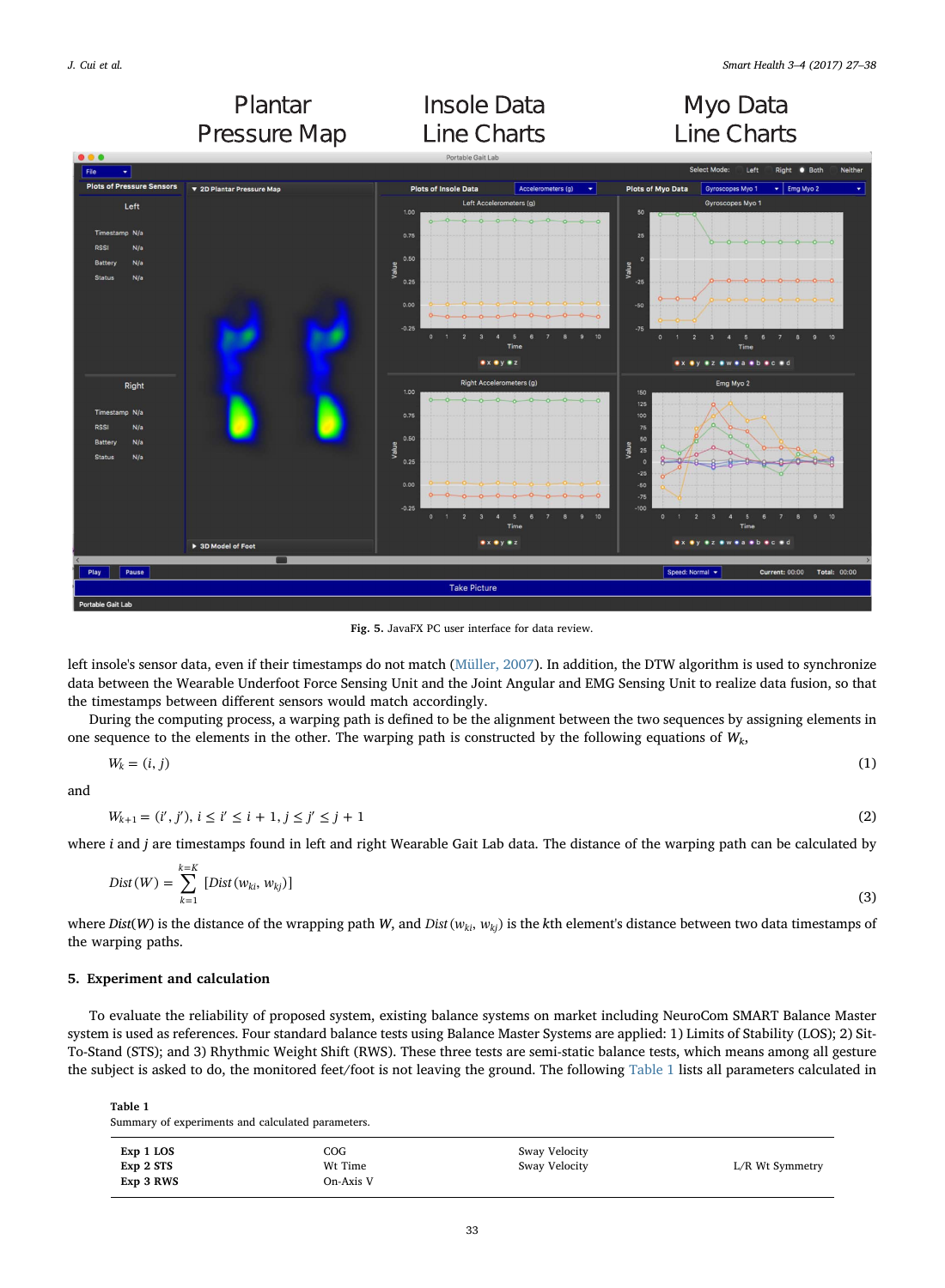<span id="page-7-0"></span>

Fig. 6. Left: A Demonstration of displacing COG from center to front and from center to back. Right: Equipment set up. The test subject is wearing Wearable Gait Lab while standing on dynamic force plate of the Smart Balance Master system.

each experiments, including center of gravity (COG), sway velocity (SV), left/right sway velocity differences (L/R SV difference), weight transfer time (Wt time), left/right weight transfer symmetry(L/R Wt symmetry), and On-Axis Velocity(On-Axis V). These three experiments do not involve joint motions; thus the data collected by Joint Angular and EMG Sensing Unit are not evaluated in this paper.

## 5.1. Limits of Stability (LOS)

The Limits of Stability test is aimed to analyze the human's ability to maintain balance at the maximum distance one can displace Center Of Gravity (COG) ([Mobility, 2016\)](#page-11-21). The participant was required to stand on dynamic force plate of the Smart Balance Master system and wear the Wearable Gait Lab system. Based on the instructions shown on a screen in front of the test subject, after hearing a tone, the test subject is instructed to shift his/her center of gravity to one of the eight cardinal and diagonal directions without lifting his/her heels and toes. During the process, both feet of the test subject must stay on the ground. [Fig. 6](#page-7-0) shows two conditions of the LOS experiment: moving COG from the standing phase to front (arrow A) and moving COG from the standing phase to back (arrow B), and the figure on the right in [Fig. 6](#page-7-0) shows the equipment set up including the test subject. Five subjects participated in this test.

The team found linear relations between the pressure data collected by sensors in the Wearable Gait Lab System and COG given by the SBM, for each trial, using multiple linear regressions between the pressure sensor data and computed COG, from which a linear correlation between the two has been concluded. [Fig. 7](#page-8-0) shows that one of the participants' residual plots under Condition 2 as an example, during which the test subject was requested to move COG to the front-right direction. The upper plot in [Fig. 7](#page-8-0) named "residual case order plot (x axis)" refers to the test subject's instability statistics on x-direction on the Balance Master (test subject's center to left and to right). Accordingly the plot "residual case order plot (y axis)" refers to data on the test subject's center to front and to back. The x-axises of two plots refer to the case number, which are the data collected from the Wearable Gait Lab the test subject wore, and the y-axises refer to the residuals in each case. According to the plots, the majority of the cases fit in the linear relation well, presented in green. The outliers, presented in red, are relatively sparse compared to the data fitted to the relation. The coefficient of determinations  $R^2$  and p-values of five subjects are listed in [Table 2.](#page-8-1) All p-values are much smaller than 0.05, therefore, statistically strong linear correlations hold.

Each pressure sensor data is multiplied by their weights to compute the COG. [Fig. 8](#page-9-0) intuitively illustrates the trends of COG transfer under each condition when the test subject is requested to move COG to different directions. The traces in the figure indicate that the test subject moves his/her COG from the original stance place to the destination gradually. The fluctuations represent the test subject's self adjustments to keep balance while switching COG to the left or to the right.

The sway velocity at each direction is also calculated based on COG to illustrate how fast one can change their COG in the test environment. A bigger value in sway velocity means a faster speed (a shorter time) one can react to keep balance. The sway velocities can be calculated by

$$
Sway\;Velocity = \frac{arcsin(\theta_i - \theta_{i-1})}{t}
$$

whereas

(4)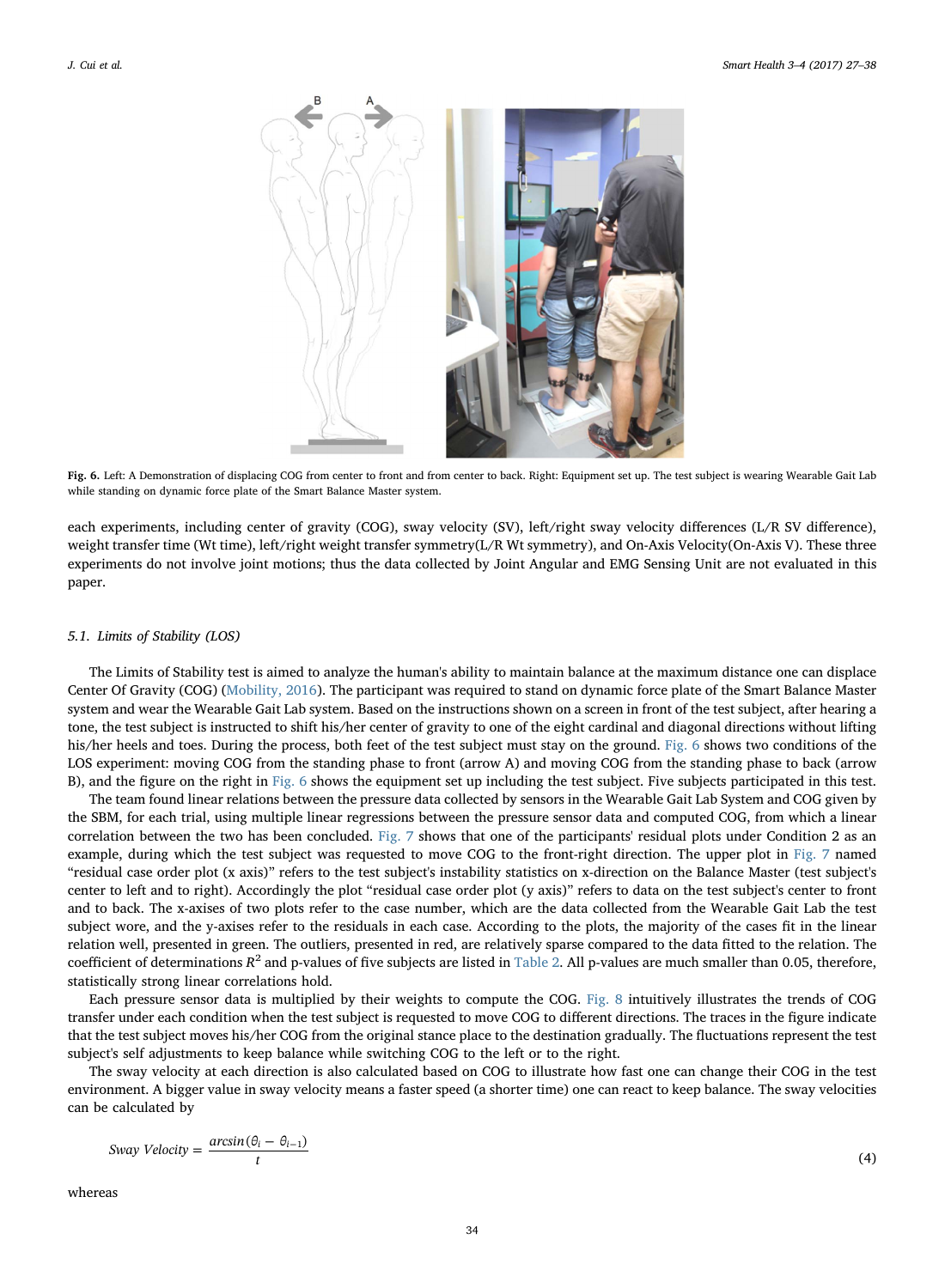<span id="page-8-0"></span>

Fig. 7. Linear regression analysis: moving COG to front-right in LOS experiments. (For interpretation of the references to color in this figure legend, the reader is referred to the web version of this article.)

$$
\theta_i = \arcsin\left(\frac{abs(COG_i - COG_{i-1})}{height \times 55\%}\right) \tag{5}
$$

in which  $\theta$  is the angle between the human body and the vertical direction orthogonal to the ground. As an example, the result of Suject 5 is shown in the [Table 3.](#page-9-1)

Reaction Time (RT) is the time in seconds it takes for the participant to initiate adjusting COG (to reach the target) after the starting signal. However, since it is extremely difficult to start collection from both the Wearable Gait Lab system and SMART Balance

<span id="page-8-1"></span>Table 2

 $R^2$ , F statistic, p-values, and error variances of five subjects. All p-values are smaller than 0.05, which proves the linear correlation of pressure data collected by our system and COG collected by SBM.

| Subject $#$ | x axis $R^2$ | x axis F | x axis p-value | x axis error var |
|-------------|--------------|----------|----------------|------------------|
| 1           | 0.8714       | 1858     | 1.24e-58       | 2.67e-05         |
| 2           | 0.8567       | 12981    | 2.41e-75       | 7.26e-06         |
| 3           | 0.9229       | 3487     | 2.62e-282      | 1.76e-05         |
| 4           | 0.7817       | 1822     | 1.25e-83       | 5.61e-05         |
| 5           | 0.8045       | 1808     | 8.73e-32       | 3.81e-05         |
| Subject $#$ | y axis $R^2$ | y axis F | y axis p-value | y axis error var |
| 1           | 0.8574       | 1164     | 5.08e-168      | 1.75e-05         |
| 2           | 0.9023       | 2950     | 3.51e-218      | 8.72e-06         |
| 3           | 0.9358       | 2860     | 2.87e-261      | 1.50e-05         |
| 4           | 0.7685       | 790      | 8.50e-49       | 1.59e-05         |
| 5           | 0.8349       | 449      | 1.05e-146      | 2.42e-05         |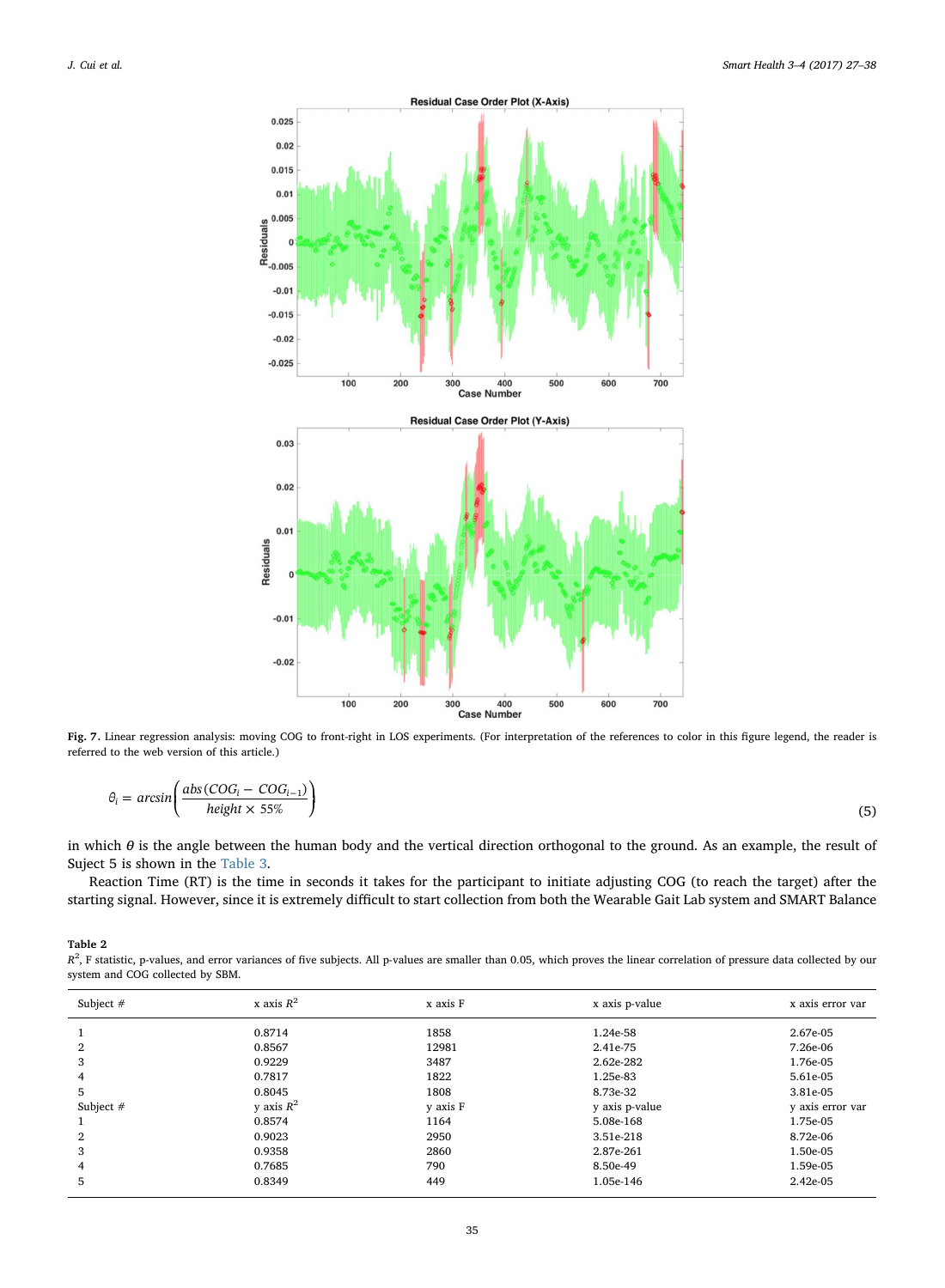<span id="page-9-0"></span>

Fig. 8. Center of Gravity (COG) of LOS experiments.

Master system at the same time manually, there is certain time error that could not be entirely eliminated. The results can be collected accurately, if both systems can be bound and initialized together. Nevertheless, the results from statistical analysis have indicated strong correlation between the data from the Wearable Gait Lab system and the SMART Balance Master system.

#### 5.2. Sit-To-Stand (STS)

Sit-To-Stand test is designed to quantify the test subject's balance status when he/she stands up from seated posture [\(Mobility,](#page-11-21) [2016\)](#page-11-21). Key parameters measured during the test include weight transfer time, sway velocity during the rising phase, and left/right symmetry of the rising force. During the test, the test subject is asked to wear the Wearable Gait Lab and sit on a wooden stool placed on long force plate of the Smart Balance Master system as shown in the right image of [Fig. 9.](#page-10-0) The participant is requested to stand up as soon as possible after hearing an alert tone, as shown in the left two figures in [Fig. 9](#page-10-0). This procedure is repeated three times. During this test, the harness set was not required. Eight volunteers participated in this test.

The results are shown in the [Table 4.](#page-10-1) If the left/right weight symmetry is negative, the participant puts more weight on left foot; if it is positive, it means that the participant puts more weight on right foot. It has also been confirmed that the results from the Wearable Gait Lab agree with those from SMART Balance Master system.

## 5.3. Rhythmic Weight Shift (RWS)

Rhythmic Weight Shift (RWS) is a test to evaluate one's ability of shifting their weight distribution between left and right or between backward and forward rhythmically. There are two parallel bars shown on the screen of SMART Balance Master system, both vertically or horizontally at different times. The participant is required to shift their COG following a cursor moving between the bars on the screen. The cursor shifts in three speeds on each direction. During this test, the harness set was not required. Eight subjects participated in this test. On-axis velocity, which is the sway velocity along the direction of the participant shifts, is calculated(Table [5](#page-11-22)). Trial 3 is the fastest, and Trial 1 is the slowest.

<span id="page-9-1"></span>Table 3

Sway velocities of Subject #5 in LOS Experiments.

| Condition $#$           | LOS1 | LOS2 | LOS3 | LOS4             |
|-------------------------|------|------|------|------------------|
| Sway Velocity (deg/sec) | 1.94 | 3.51 | 1.81 | 2.29             |
| Condition $#$           | LOS5 | LOS6 | LOS7 | LOS <sub>8</sub> |
| Sway Velocity (deg/sec) | 3.79 | 2.08 | 5.37 | 2.16             |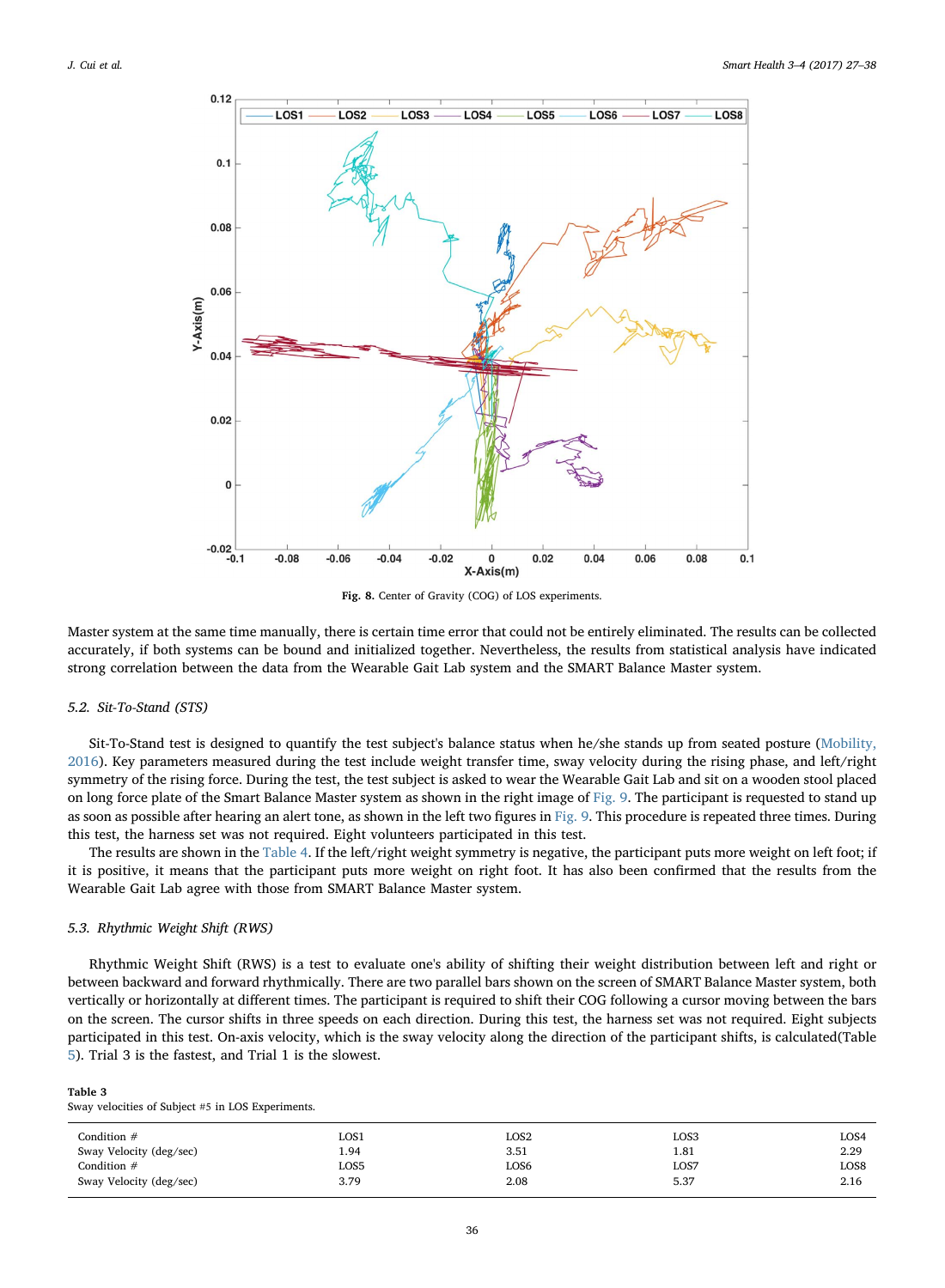<span id="page-10-0"></span>

Fig. 9. Left: Sit-To-Stand illustration right: Sit-To-Stand experiment setup.

In [Table 5](#page-11-22), On-Axis Velocity for each trial by each subject has been included in both horizontal and vertical directions. Due to policies at Breckenridge Village, the team is not allowed to release the unprocessed data from the SMART Balance Master system even anonymously. However, it is confirmed with the results that the On-Axis Velocities collected from the Wearable Gait Lab system and the SMART Balance Master system agree with each other with large similarity.

# 6. Conclusion and future work

In this paper, the Wearable Gait Lab is proposed for balance tests data collection and remote data analysis in order to simplify balance tests procedures and improve result accuracies. The system allows the user to connect all the wearable sensors wirelessly through a smart device, and the data collection procedures can be simply controlled by an Android application. Accordingly the data collected during the process can be conveniently reviewed remotely by researchers or clinicians. In the experiments, the system has been verified with standard balance tests including Limits of Stability test, Sit-To-Stand test, and Rhythmic Weight Shift test. Certain status indicators are computed and compared to verify the proposed system with existing balance systems on the market, including COG, sway velocity, weight transfer time, reaction time, and so on. It has been confirmed that the proposed Wearable Gait Lab system has advantages in data collection and review process simplification and high portability compared to existing balance systems, while keeping test results accurate.

In the future, more data samples will be collected by the team, so that the team can compare test results among different groups and better serve balance test purposes. The system would be more advantaged with additions of functionalities in real time monitoring and analysis with statistics. Due to vigorous development of wireless sensory industry today, additional components can also be added to the system to better achieve desired sensory data for gait and balance experimental purposes.

<span id="page-10-1"></span>

| Table 4 |  |                                         |  |
|---------|--|-----------------------------------------|--|
|         |  | Statistical data in Sit-To-Stand tests. |  |

| Sit To Stand   |              |                  |                                     |                      |                |                  |                                     |                      |
|----------------|--------------|------------------|-------------------------------------|----------------------|----------------|------------------|-------------------------------------|----------------------|
| Subject        | Trial        | WT time<br>(sec) | Sway velocity<br>$(\text{deg/sec})$ | % L/R Wt<br>symmetry | Trial          | WT time<br>(sec) | Sway velocity<br>$(\text{deg/sec})$ | % L/R Wt<br>symmetry |
| $\mathbf{1}$   | 1            | 0.13             | 26.08                               | $-4.61$              | $\overline{2}$ | 0.91             | 20.60                               | 3.25                 |
|                | 3            | 0.67             | 26.07                               | $-6.12$              | mean           | 0.57             | 24.24                               | $-2.49$              |
| $\overline{2}$ | $\mathbf{1}$ | 0.13             | 14.07                               | $-2.42$              | $\overline{2}$ | 0.16             | 14.55                               | $-58.84$             |
|                | 3            | 0.6              | 21.43                               | $-47.3$              | mean           | 0.30             | 16.68                               | $-36.21$             |
| 3              | $\mathbf{1}$ | 0.13             | 25.03                               | $-26.95$             | $\overline{2}$ | 0.73             | 14.73                               | 20.23                |
|                | 3            | 0.17             | 31.59                               | 20.70                | mean           | 0.34             | 23.78                               | 4.66                 |
| 4              | $\mathbf{1}$ | 0.31             | 24.53                               | $-38.33$             | $\overline{2}$ | 0.46             | 17.29                               | $-35.31$             |
|                | 3            | 0.40             | 21.25                               | $-25.24$             | mean           | 0.39             | 21.02                               | $-32.96$             |
| 5              | $\mathbf{1}$ | 0.15             | 17.43                               | 11.94                | $\overline{2}$ | 0.25             | 15.20                               | $-0.06$              |
|                | 3            | 0.35             | 7.00                                | 29.21                | mean           | 0.25             | 13.21                               | 13.69                |
| 6              | $\mathbf{1}$ | 0.28             | 9.10                                | 5.93                 | $\overline{2}$ | 0.09             | 14.89                               | $-6.09$              |
|                | 3            | 0.18             | 13.81                               | $-5.49$              | mean           | 0.18             | 12.60                               | $-1.89$              |
| 7              | $\mathbf{1}$ | 0.53             | 28.67                               | 22.02                | $\overline{2}$ | 0.12             | 27.74                               | $-62.19$             |
|                | 3            | 0.35             | 14.92                               | 4.88                 | mean           | 0.33             | 23.78                               | $-11.76$             |
| 8              | $\mathbf{1}$ | 0.36             | 2.06                                | $-10.38$             | $\overline{2}$ | 0.51             | 2.06                                | $-25.96$             |
|                | 3            | 0.53             | 1.93                                | $-24.93$             | mean           | 0.47             | 2.06                                | $-20.42$             |
|                |              |                  |                                     |                      |                |                  |                                     |                      |